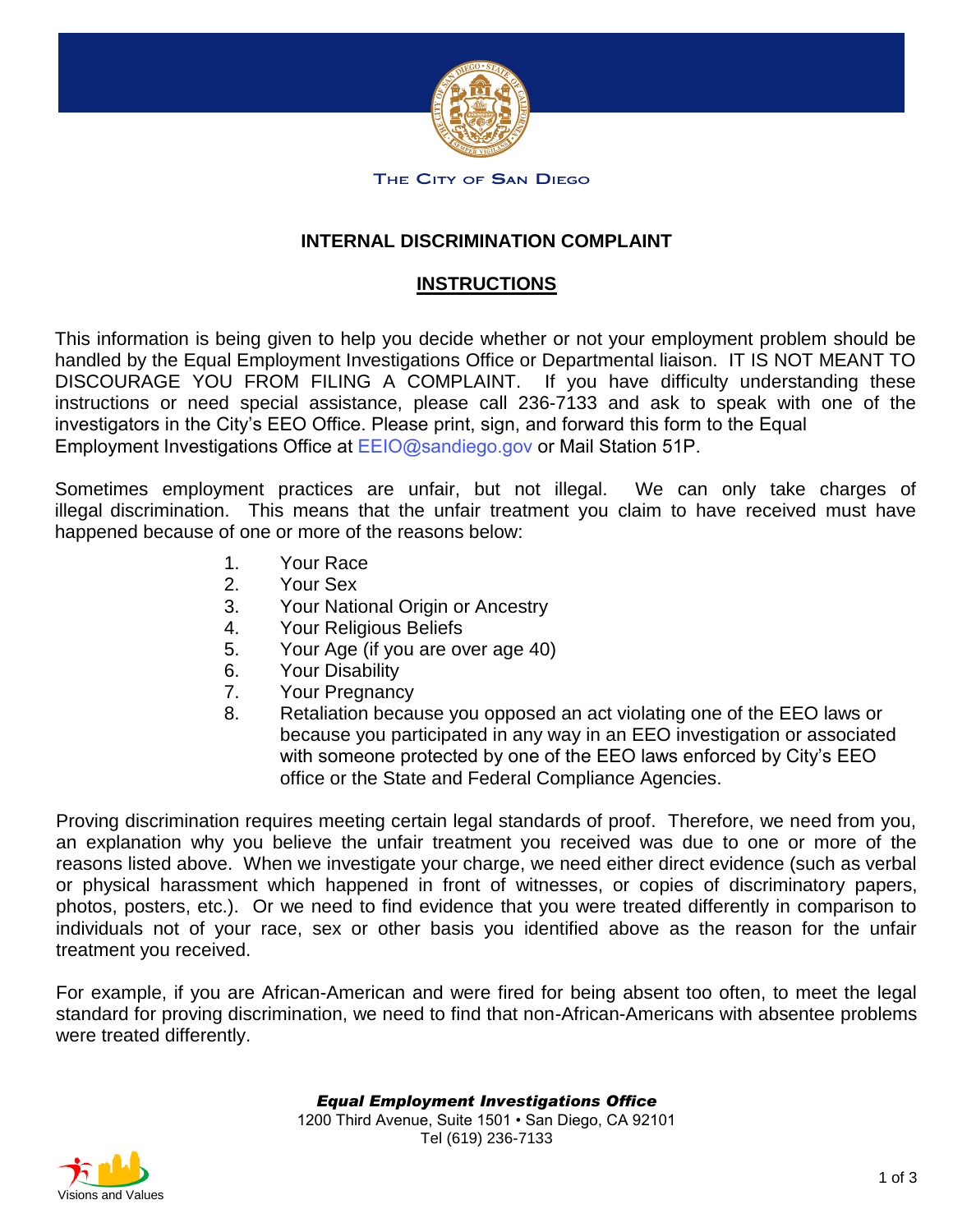# **CITY OF SAN DIEGO INTERNAL DISCRIMINATION COMPLAINT FORM**

| <b>EMPLOYMENT INFORMATION (City of San Diego)</b>                             |                              |                        |                             |             |  |
|-------------------------------------------------------------------------------|------------------------------|------------------------|-----------------------------|-------------|--|
| Classification ______________________                                         | Work Location ______________ |                        |                             |             |  |
|                                                                               |                              |                        |                             |             |  |
| <b>BASIS OF COMPLAINT</b>                                                     |                              |                        |                             |             |  |
| Sexual Harassment                                                             | National Origin              | <b>Disability</b>      | Race                        | Gender      |  |
| <b>Sexual Orientation</b>                                                     | Retaliation                  | Religion               | Age                         | Other       |  |
| I believe I was discriminated against by being (check only those that apply): |                              |                        |                             |             |  |
| Terminated:                                                                   | Refused:                     |                        | <b>Treated Differently:</b> |             |  |
| $\Box$ Fired                                                                  | $\Box$ Employment            |                        | $\Box$ Harassed             |             |  |
| $\Box$ Laid Off                                                               | $\Box$ Promotion             |                        | $\Box$ Unequal Pay          |             |  |
| $\Box$ Forced to Quit                                                         | $\Box$ Transfer              |                        | $\Box$ Demoted              |             |  |
| $\Box$ Resigned                                                               | $\Box$ Reinstatement         | $\Box$ Maternity Leave |                             |             |  |
|                                                                               |                              |                        | $\Box$ Discipline           |             |  |
|                                                                               |                              |                        | $\Box$ Accommodation        |             |  |
|                                                                               |                              |                        |                             |             |  |
| <b>COMPLAINT FILED AGAINST</b>                                                |                              |                        |                             |             |  |
|                                                                               |                              |                        |                             |             |  |
|                                                                               |                              |                        |                             |             |  |
|                                                                               |                              |                        |                             |             |  |
|                                                                               |                              |                        |                             |             |  |
| <b>PROSPECTIVE WITNESSES</b>                                                  |                              |                        |                             |             |  |
| Name                                                                          |                              | Address                |                             | Telephone # |  |
|                                                                               |                              |                        |                             |             |  |
|                                                                               |                              |                        |                             |             |  |